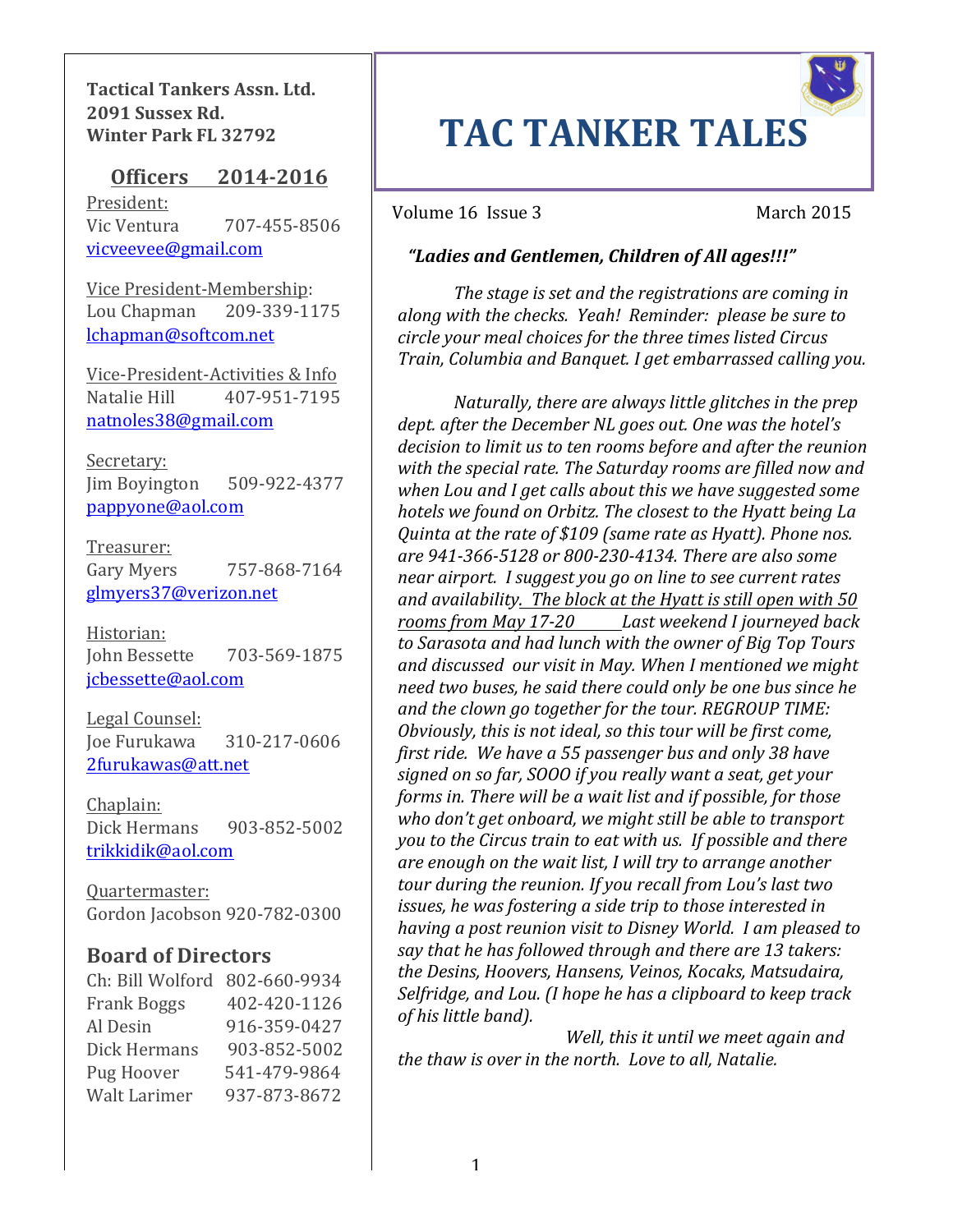# Views From Vic-The President's Corner

I truly hope all of you in the nasty weather zone are making it without serious incident. Out west we could use about 4 feet of your snow, ice and rain.

I'm anxiously awaiting the end of the 2nd fiscal quarter (31Mar) when the Chief of Staff/Cmdr AMC will make announcements concerning the disposition of display aircraft like 389 that rusts away at MacDill.

Meanwhile, besides playing golf, I've been doing a little reading that I might recommend to you. Roy Thompson put me on to the biographer Robert Coram and his biography Boyd whose persistence led to aircraft and strategies maximizing the military effectiveness in the 1st gulf war. Another of Coram's biographies American Patriot defines duty, honor, country. Both books are great reading. My other recent reading is by Laura Hillenbrand, Unbroken, a great story of dedication and camaraderie. This one was the hardest of put down. These three books are wonderful examples of the imaginations of warriors trapped by war.

It looks like Chris and I will see a lot of you in a couple of months. It also looks like a favorable break in the weather is coming for many of you. Let's hope for an early spring. Adios for now, Vic.

# *Board Chairman's Corner*

*To all the TAC Tanker brothers and sisters; We are looking forward to seeing you in Sarasota, Florida for our annual reunion in May. I know Natalie has some great things lined up for us. I'm especially interested in the Circus since I worked on it when I was a 'young lad'.*

*We have had a very busy few months with my brother-in-law having a heart attack. He's been in the hospital since 2 February. Actually he's presently in a rehab nursing home. He's been my brother-in-law for 60 years and I have full legal responsibilities for all of his affairs. I have been like a brother to him for most of these years because he has many other medical problems.*

*Shirley and I remain in good health and stay quite busy with family, church and community programs that we are involved with. We had our town meeting which is a big deal up here in the*  Northeast. *We helped one of our neighbors get elected to the City Council.*

*Shirl's Mom continues to live with us and is doing great at 96. A little slow, but so would we be at that stage of the game. Every day it seems like we hear more and more problems coming out of Washington. We were hoping things might change with the new congress, but so far I'm disappointed. Shirley and I are being ordained as ministers in April in Des Moines, Iowa through the Shalom Ministries Organization.*

*The annual TAC reunions are our favorite get-aways for the year. Seeing all of you and renewing friendships really charges us up and renews our energy.*

*Looks like this year we have an added pleasure as our oldest grandson is getting married in Jacksonville, FL on 15 May and we will be able to attend that on our way to Sarasota. Good health and God bless each of you. See you soon, Bill*

**Words from Queensland, New Zealand** One of our Board Members, Walt Larimer, has been vacationing in the Down Under for the past month and writes about a news clip from the Mar. 2, 2015 Otago Daily News "Today in History. " It was about an established major world to aviation record on that date and is probably not known by our TAC Tanker members. The quote goes: "1949-Captain James Gallagher (USAF) completes the first nonstop round the world flight. He completed the 37,742km flight in 94 hr 1 min in a B50 Superfort plane." Walt goes on to say that he wonders what kind of endurance record (ie total distance  $&$  total time in flight) could be set in a fully loaded KB-50 where you are also using aviation gas in the bomb bay to help set the record. " I know we used an augmented crew to try to set an endurance record for theKB-29 at RAF Sculthorpe by using aviation gas in the bomb bay tank, but I don't recall the actual distance covered or the hours in flight." FYI: I had the opportunity to fly as an observing passenger on a B-50 round trip flight between Boeing Seattle and Boeing Wichita also in 1949. I was a midshipman in the US Naval Academy at the time and was determining what it would be like to fly in the USAF.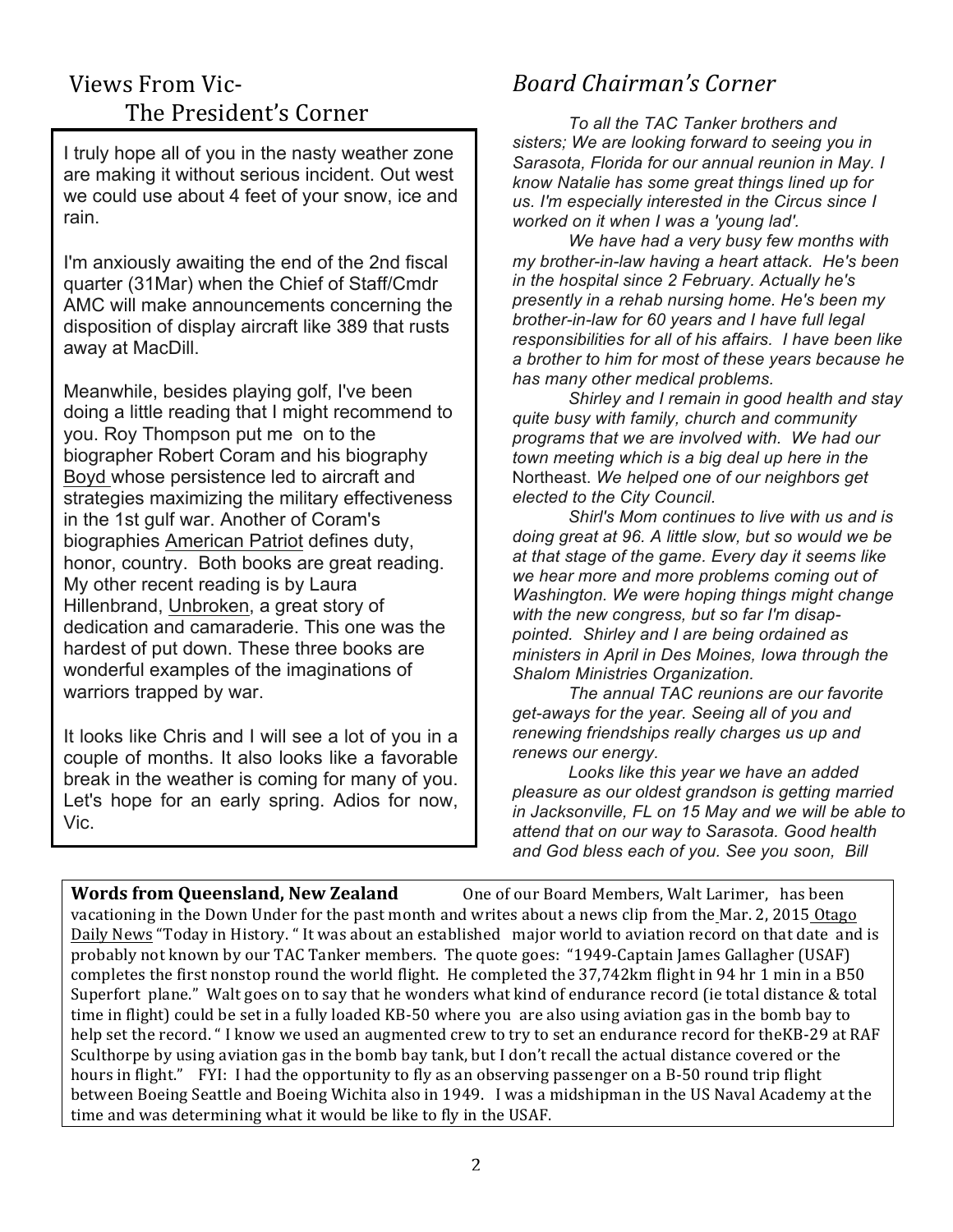# Our Membership Vice President's Column by Lou Chapman

One of advantages of being the V-P of Membership is having access to the names of current and former members, along with the Squadron(s) they were assigned to. After Nate passed away, Natalie sent me all the renewal slips going back to 1999 that Nate had notations on, showing when people joined, when they renewed and when they were dropped. A number of them have passed away over the years and I try to add their names to our websites Deceased page as time allows. Among the names I found was John J. Suggs, who as a Captain was a pilot with the  $429<sup>th</sup>$ . But soon I found something very interesting about him. He was a veteran of WWII, Korea, Viet Nam and was a KB-50 Flight Commander at Langley. But, taking his story back even further, I also discovered that he was one of the original Tuskegee Airman. The following is what I found about him from his obituary and from the Tuskegee history.

 John Jacob Suggs was born in Kentucky in October 1915 and attended Garfield High School and Indiana State Univ. in Terre Haute Indiana, earning a Bachelor of Science Degree in 1939. After graduation, he worked briefly at Terre Haute Malleable, pouring iron while taking Graduate School courses, and he also completed his Primary and Secondary Civilian Pilot Training. He then became a Junior Aviation instructor at the U.S. Navy Teacher Training Center in Chicago, IL.

 After the bombing of Pearl Harbor, he volunteered for the Army Air Corps. Despite having his private pilot's license, his application was not accepted because of his African-American heritage. This heritage did not prevent him, however, from being drafted. He utilized his knowledge of military regulations and declined to be sworn into the regular army, since he had already volunteered for the Air Corps. Subsequently, after the War Department organized a segregated Air Corps branch, he volunteered again, and this time was accepted for pilot training at Tuskegee, Alabama in 1943, and began an Air Force career of over 25 years.

He was assigned to Europe as a fighter pilot with the 302<sup>nd</sup> Fighter Squadron where he flew missions in the P-40 Warhawk, the P-47 Thunderbolt and the P-51 Mustang, completing 391 combat hours in 70 missions in the European Theatre. The squadrons under the 332<sup>nd</sup> Fighter Group comprised the largest fighter unit in the 15<sup>th</sup> Air Force. From Italian bases, they destroyed enemy rail traffic, hundreds of vehicles on air-to-ground strafing missions, and coast watching surveillance stations. Sixty-four pilots were killed in aerial combat while another 32 were either forced down or shot down and captured. He participated in major  $12<sup>th</sup>$  and  $15<sup>th</sup>$ USAAF campaigns, escorting Allied bombers deep into Europe and saw action over the Anzio beachhead and Monte Cassino Abbey. On D-Day 1944, he flew bomber cover near Toulon, France. During his 52<sup>nd</sup> mission over Zagreb, Yugoslavia, anti-aircraft fire extensively damaged the tail of his plane, nevertheless, he successfully completed his mission.

 His WWII wartime service was followed by assignments to Lockbourne AFB OH and Johnson AB Japan. During the Korean War he flew numerous logistical support flights to Korea while stationed in Japan. From 1952-1957, he was a Professor of Air Science at Howard University. In this position, he directed the training and education activities of the Reserve Officers Training Program. His next assignment (1957-58) returned him to flight operations as a KB-50J Flight Commander with the 429<sup>th</sup> AREFS at Langley. While at Langley, he flew in "Operation Mobile Zebra" a major exercise testing the tactical ability to deploy fighter aircraft non-stop across the Pacific using aerial refueling from KB-50J tankers. For the next three years (1958-1961), he was at RAF Sculthorpe as Squadron Commander for the 47<sup>th</sup> Air Base Squadron. Upon his return, he became the Director of Personnel and Deputy Commander for Services at Glascow AFB MT (1961-1966). He then spent a year (1966-1967) as a Commander of the  $377<sup>th</sup>$  Service Squadron at Tan Son Nhut AB, Viet Nam and before retiring in 1968, he served his final year as Chief of Alert Management for the 99th Bomb Wing (SAC) at Westover AFB Mass.

3 Lt. Col. Suggs was a Command Pilot and served in three wars. It was noted that a great source of pride was never having lost a man under his command. He was the recipient of numerous awards, including the Korean Service Medal, Occupation Medal (Japan) WWII Victory Medal, Air Medal with six Oak Leaf Clusters, the Air Force Commendation Medal and various unit and campaign ribbons. (continued on page 4)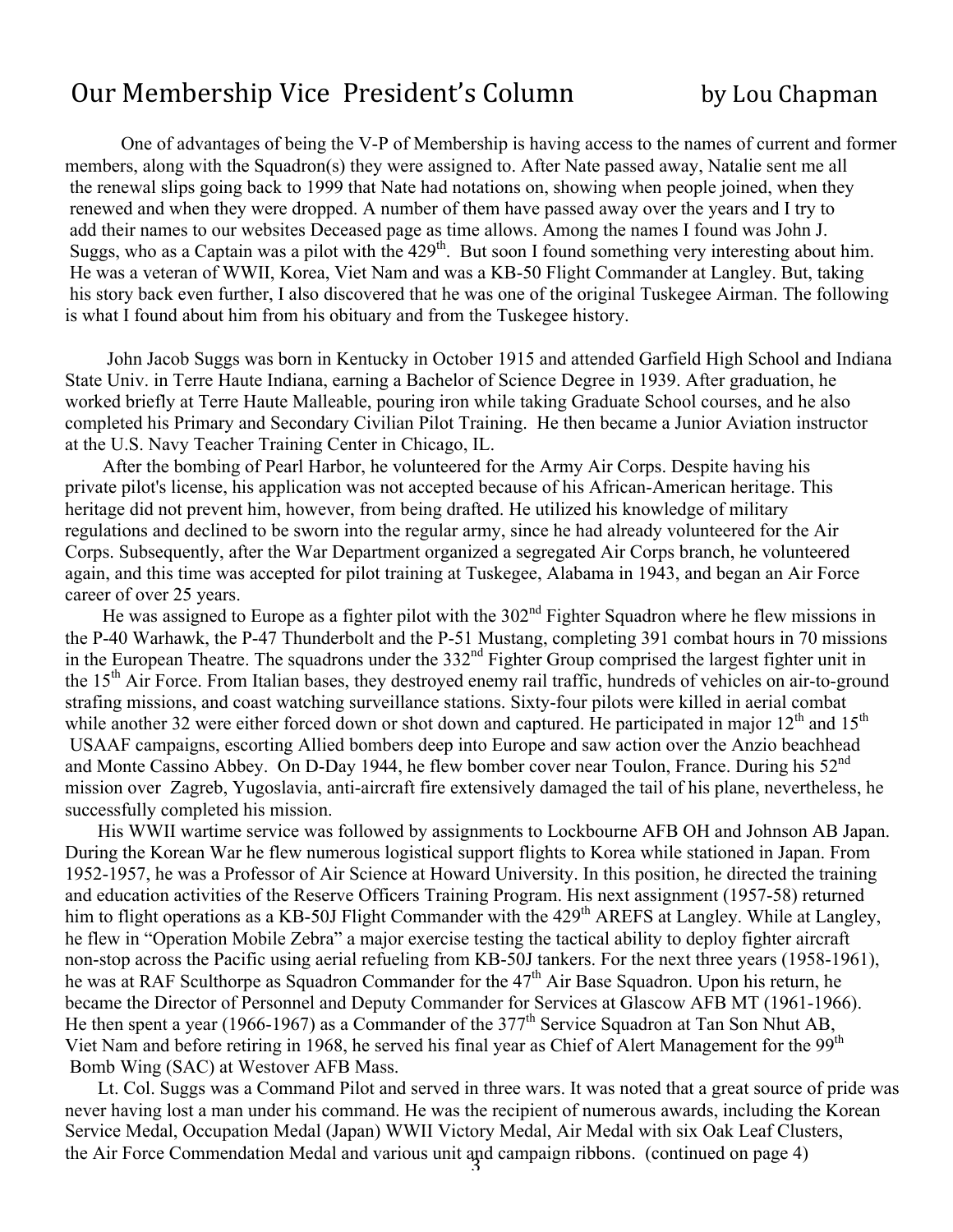Col. Suggs was a founder of Tuskegee Airmen, Inc. He was the first President of the original chapter (The East Coast Chapter) and the first President of the national organization. This organization is dedicated to preserving the history and legacy of these pioneering Black military airmen. There are now more than 50 chapters nationwide. Col. Suggs was among the the Tuskegee Airman collectively awarded the Congressional Gold Medal presented by President George W. Bush in March of 2007.



 I have spoken with one of his sons, a retired AF Lt. Col who told me his Dad was 98 year's old when he passed away in 2013 at the Knollwood military retirement residence in Washington DC. He had a long and varied career, and I hope you enjoy reading and knowing about one of our past members as much as I do.

I will be doing other stories on current and past members in upcoming issues.

#### **New Life Members**

| <b>New 2 year Members</b> |                                               |         |  |  |  |
|---------------------------|-----------------------------------------------|---------|--|--|--|
|                           | Frederick Cook Norwood Young Amer. MN (421st) |         |  |  |  |
| <b>Albert Conaway</b>     | Montesano WA                                  | (431st) |  |  |  |

| Renewed as I ife Memhers |                |         |  |  |
|--------------------------|----------------|---------|--|--|
| Lon W. Vaughn            | Dickson TN     | (622nd) |  |  |
| Jerry Tomas              | Punta Gorda FL | (622nd) |  |  |

#### **Renewed as Life Members**

| C. "Ron" Apel Boulder City NV (431-427) |                               |               |
|-----------------------------------------|-------------------------------|---------------|
| <b>Billy Burwell</b>                    | Meridan MS                    | (421st)       |
| John Carlisle,                          | Savannah GA                   | (427th)       |
| Fred Duck,                              | Palacios TX (431427-429)      |               |
| Joseph Futral,                          | Powder Springs GA (431st)     |               |
| Patrick Hagen Hot Springs AR (431st)    |                               |               |
| Leo Mahoney                             | Mattawan MI                   | (421st)       |
| Harry McKenna,                          | Indianapolis IN (Det 3 Lajes) |               |
| H. Frank McMurtray                      | Gaithersburg MD               | (421st)       |
| Joseph Reppond                          | <b>Bossier City LA</b>        | (431st)       |
| Robert Wantland,                        | Kensington CA                 | $(427 - 420)$ |
| Kenneth Young,                          | <b>Claymont DE</b>            | (622nd)       |

## **Renewing 2 year Members**

| <b>Ronald Carford</b>  | Apollo Bch, FL               | $(427 - 420)$        |
|------------------------|------------------------------|----------------------|
| F. Kent Carter         | Greensboro NC                | (427th)              |
| <b>Roland Clark</b>    | Derry NH                     | (421st)              |
| <b>Houston Coleman</b> | Madill OK                    | $(421 - 622 - 431)$  |
| Malcolm Gale,          | Odessa FL                    | (421st)              |
| Bernard Garrah,        | LaGrange OH                  | (427th)              |
| <b>Alvin Gray</b>      | Redlands CA                  | (427 <sup>th</sup> ) |
| Larry Hinz             | <b>Fairmont MN</b>           | (431st)              |
| Jim Hunt               | Cumming, GA                  | (421st)              |
| <b>Gene Martin</b>     | <b>Bradenton, FL</b>         | $(622 - 427)$        |
| <b>James McNeil</b>    | Lakeside CA                  | (421st)              |
| Carl Nandrasy          | Mt. Pleasant SC              | (427th)              |
| <b>Edward Pitkus</b>   | Shalimar FL                  | (421st)              |
| <b>Charles Powell</b>  | San Angelo TX                | $(622 - 421)$        |
| William Speight        | Hope Mills NC (427-429-4505) |                      |
| Joseph Talley,         | Hollywood MD (4505 CAMS)     |                      |
| <b>Bryce Terrell</b>   | Melbourne, FL                | $(427 - 4505)$       |
| Gilberto Torres        | Austin TX                    | (431st)              |
| <b>Tom Wedel</b>       | Crystal Lake, IL             | $(429-421)$          |
| <b>William Wilks</b>   | Clarkston WA                 | $(431 - 427)$        |
|                        |                              |                      |

Albert F. Conaway Joined USAF in 1961 and attended Aerospace Ground Equipment School at Chanute AFB. Assigned to the 431st at Biggs from 1962-65. Active duty in the USAF until 1969 with assignments to Lockbourne AFB , Naha AB Okinawa and Grand Forks AFB with TDY's to Thailand. Joined the US Army and served from 1969- 1981, first as a Photographer, then as a Power Generator specialist. Then as a Photo Instructor at Lowry AFB from 1976-1981. Several civilian jobs before working for the USDA Forest Service as a Field Interpreter, and Forest Protection Officer at Mt. St. Helens from 1998-2006. Now Retired and have been married for 32 years to Frances.

#### Lon W. Vaughn

Joined the AF in 1958, went through Aircraft Mechanic school at Sheppard AFB. Assigned to the 622nd AREFS 1959-1962 as an Asst./Crew Chief. Discharged and worked with my brother in family business. Went to work for South Central Bell (SCTN)/BellSouth/ATT. Worked for 20 years, then retired. Married for 35 years to wife Joyce.

Frederick S. Cook

Enlisted in 1958, went to Recip. Engine School and my first assignment was to Otis AFB. Next was assigned to the 421st AREFS in 1960, then moved to the 67th FMS/3rd FMS. Discharged in 1962 and went to work for General Motors for 7 years. Went to college for 4 years, then to Seminary School for 4 years. Became a Pastor in Norwood Young America for 12 years. Retired due to illness. I have been married to my wife Grace since 1958 with eight children, numerous "Grandkids and Great Grandkids".

## Jerry E.Tomas

Outdoors (Saltwater). Married to Scotravel, garden and fish. Life is good. Enlisted in 1958 and went through Tech School at Sheppard AFB. Assigned to the 622nd at England AFB from 1958-1960 as a Refueling Operator. After being discharged, I worked in construction building petro-chem plants and oil pipelines in USA, South America and the Middle East. Certified Welding Inspector, NACE Nation. Assn. of Corrosion Control, Member of the American Welding Society and America Petroleum Institute. Fishing Guide and Past Asst. Tournament Director for FLW Outdoors (Saltwater). Married to Scottie since 1999. We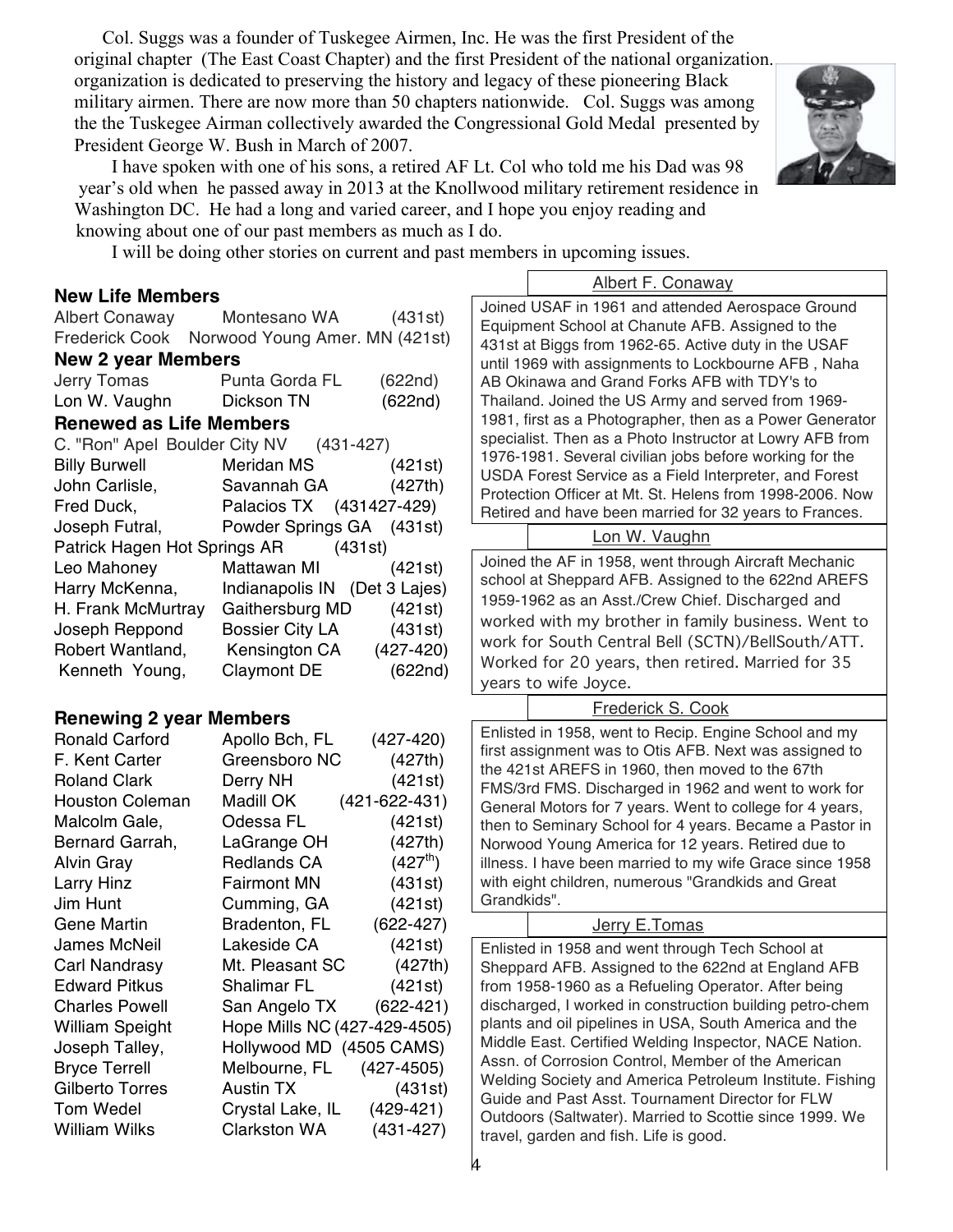#### **KB-50s & the Cuban Missile Crisis: More Detailed Stuff**

After my item in the last "Tanker Tales" about us in the 1962 Cuban Missile Crisis, I received some inputs from veterans of that affair and did a little more digging in the unit histories and my own memory and records. So below is a "retell" with a bit more detail.

The 4505<sup>th</sup> Wing History doesn't begin its discussion of the Crisis until its receipt of the initial directive, on 21 October 1962. But a lot had transpired before that date. The weeks before then had been full of news about Soviet aid to Cuba, and tensions were increasing. Unknown to us, the United States had been tracking Soviet involvement there ever since Fidel Castro had gained power in Cuba in early 1959 and aligned more and more with the Soviet Union. The Bay of Pigs failure in April 1961, and many other events, had impelled us to increase intelligence collection on Cuba, including occasional CIA U-2 reconnaissance missions over the island. Tensions dramatically increased in September and early October 1962, and it was decided that the U-2 missions would now be run by the Air Force's Strategic Air Command (SAC). Just two days later a SAC U-2 brought back positive confirmation that the Soviets were installing Medium Range Ballistic Missiles (MRBMs) on the island, directly threatening the US. The "fit hit the shan," as the colloquial statement goes, and President Kennedy decided to activate existing plans for a possible military response.

Military headquarters up and down the chain of command had been making and revising such plans at the "secret" level and above for some time. TAC, a major player, was actively coordinating details regarding AF tactical airpower's place in the scheme of things. We of course knew nothing about such planning, but we at the squadron level saw unusual activity. I know I did. Looking at my logbook, I see that on 8 October the 429<sup>th</sup> had sent some KB-50s (including Capt. Don Bill's crew, me included) to England AFB, Louisiana, refueling F-100s in the Hush Puppy refueling area en-route. On the  $10<sup>th</sup>$  we returned to Langley, again refueling F-100s in Hush Puppy en=route. Most of these F-100s were not from the 401<sup>st</sup> TFW at England. Perhaps, now looking back, were these aircraft quietly going down to south/central Florida?

Eight days later Major Joe Hildebrand's crew (me included) led four KB-50s to England AFB, via a refueling of F-100s from the 474<sup>th</sup> TFW, Cannon AFB, New Mexico. Where were they headed? Florida, we now know. We returned to Langley on 20 October, refueling F-104s from the 479th TFW, George AFB, California. We rendezvoused over northwest Florida and topped them off abeam Tampa, overwater, and they headed south while we returned to Langley. We now know that the  $479<sup>th</sup>$  sent an F-104 squadron down to Key West, Florida, where they later provided top cover for various USAF and USN air reconnaissance missions against Cuba. We thought at the time this was related. We were right.

four stateside KB-50 squadrons were alerted The tactical "fit hit the shan" the next day,  $21$  October. The four stateside KB-50 squadrons were alerted to deploy, the first increment being 15 aircraft from the  $427<sup>th</sup>$  and  $429<sup>th</sup>$ to McCoy AFB, Florida, and 15 more from the 431<sup>st</sup> and the  $622<sup>nd</sup>$  to MacDill AFB, Florida. The KBs flew down, VFR and radio-silent, in small increments to prevent warning our adversaries. Later additions increased the number of tankers at each location to 20. Hildebrand's crew, including me again, was one of those now at McCoy. We all were in place in time to watch President Kennedy give his worldwide television address the night of the  $22<sup>nd</sup>$ . We now knew the story.

We were immediately put on alert, beginning early the next day, as part of a possible air strike package against targets in Cuba, should Washington give the word. We were on alert at the aircraft, on the apron, from well before sunrise until well into the afternoon. Because we were to man air refueling rendezvous orbits (for the McCoy birds, over the Bahamas), in order to top off strike aircraft enroute to and from their targets, we had to launch well before the fighters; thus the timing. For the first few days we folks from Langley had to be housed at Orlando AFB. across town from McCoy, so we had to get up and get going even earlier than those on McCoy itself. Eventually we got housing on McCoy, lessening the burden slightly. Those first few days no one at McCoy went flying. We had to be ready to go to war at a moment's notice, and we were.

Kennedy and Khrushchev began an intense period of both confrontation and negotiation, as both realized the stakes were very high. Meanwhile the entire strike package remained grounded but ready to attack the island on a moment's notice. About 26 October an agreement was imminent, and tensions were reduced enough to allow TAC to direct that its crews could begin flying for training purposes, beginning each day after that day's alert posture was reduced. Thus began a series of training missions, among which were air refueling rendezvous and offloadings. This allowed both tanker and receiver crews to maintain proficiency. This also allowed the MacDill KB-50s to begin flying "operational missions," providing pre-strike refueling and post-strike emergency caps for USAF RF-101 Voodoo low-level tactical reconnaissance photo sorties over the Soviet missile sites and other vital targets. These supplemented the U-2 high-altitude photography. Joe Boyer, one of our TTA members and then a 622<sup>nd</sup> copilot TDY at MacDill, contacted me and gave me his story. He had arrived MacDill late on the 21<sup>st</sup>, one of the first KB-50 crews to arrive. From his logbook he mentions three such operational missions. On 26 October his receiver was an RF-101; on 7 November a mission, receivers not stated; on the  $11<sup>th</sup>$  an RF-101; and on the  $15<sup>th</sup>$  an RF-101 and an F-104 (on a top cover mission). Joe specifically stated that his mission on the 26<sup>th</sup> took his KB over the Cuban mainland, in order to get fuel to an RF-101 needing it to get home. (continued on page 8)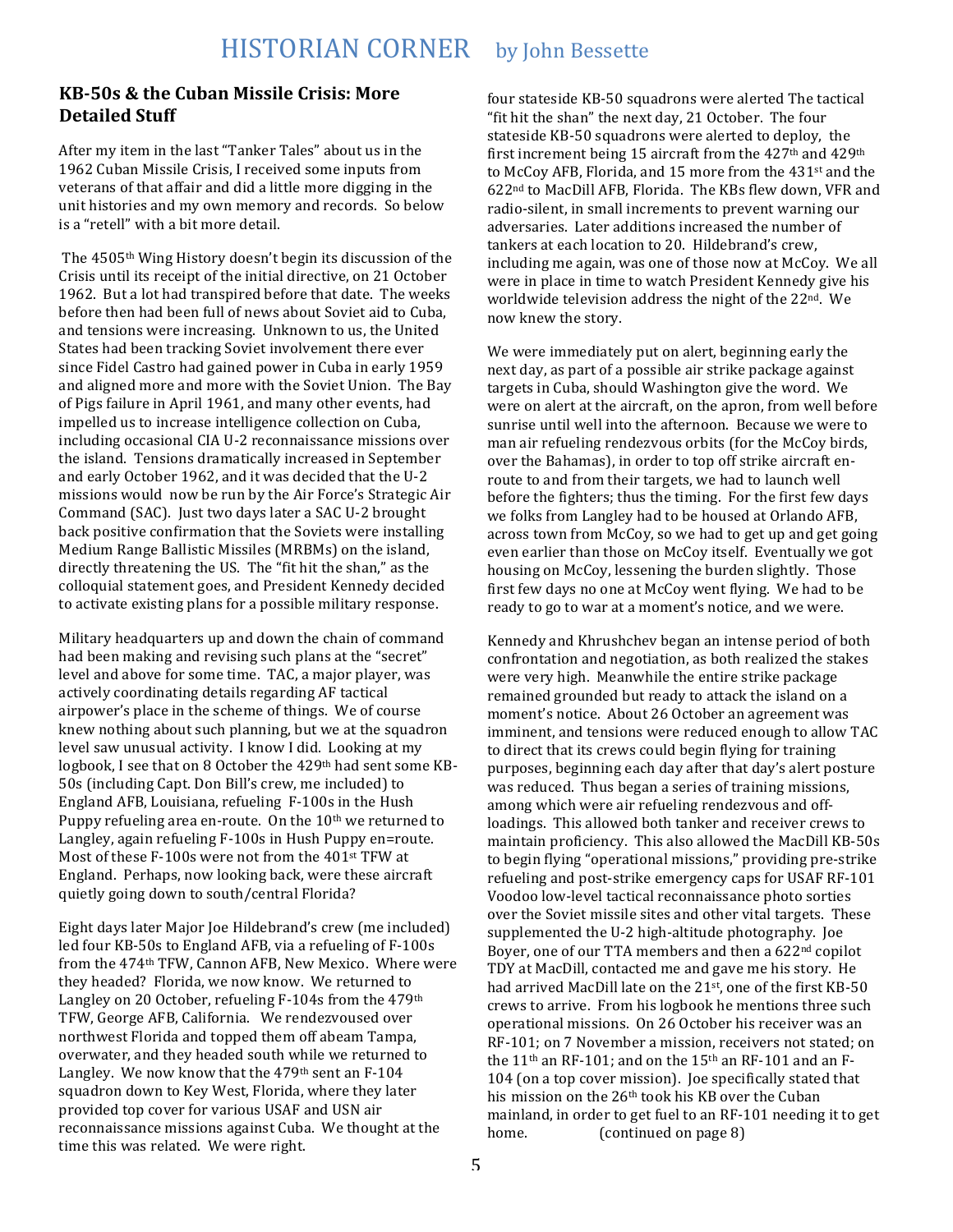Innovation lives at the intersection of art and science. In 1500's Leonardo da Vinci could envision the helicopter, but it wasn't possible to build a practical one until Igor Sikorsky had accumulated the ideas of many interim contributors and added a few of his own in 1940. Likewise, a practical computer had to wait for Twentieth Century materials and engineering to become a reality. The quest started in 1640 when a French mathematician Pascal created a mechanical calculator. In 1841, a woman, Ada Lovelace suggested Charles Babbage use punch cards (an idea she had lifted from Jacquard's loom) to program the analog computer Babbage had designed and had been working to perfect since 1821. Ada had published her contribution in *Scientific Memoirs* as part of the translation (Italian to French) she had done of a paper on Babbage's computer by the Italian Luigi Menabrea (later Italy's prime minister). This established Lady Lovelace as the first person to program a computer.

Intermediate progress with electro-mechanical switching functioned (Harvard's Mark 1), but was too slow to meet the number crunching demands of producing tables for firing artillery or calculating the inner workings of the atomic bomb. Too many variables that required thousands of repetitions, plugging in the variables one at a time. Faster electronic switches (vacuum tubes and later transistors) were the answer. On board programming that would switch routines and contained repetitive subroutines was developed by Grace Hopper (PhD math Yale 1934). She also contributed to the compiler that could translate code into machine language. One size fits all. Early electronic computers (1940- 45) could only be built by combining the huge efforts of academia, the military and industry, the pressures of WWII and nearly unlimited funds. Methods to link computers (networking) had to wait until 1968.

Things moved at a snail's pace after WWII, until Russia launched the Sputnik in October, 1957. That jolt energized President Eisenhower. By January, 1958 MIT President James Killian had been appointed the President's full-time science advisor. He and the Secretary of Defense had established the Advanced Research Project Agency and located it in the Pentagon. The title sometimes led off with a D for Defense (source of funds), sometimes not. Washington's strange way with words continues to this day.

Regardless of it's name, it's charter was to fund basic research at universities and corporate institutes. Like today's congress, many entities were more interested in protecting their "turf" than in promoting the national interest. Fortunately, an office within ARPA designated Command and Control Research was truly dedicated. It was to study how interactive (interconnected) computers could improve information flow. A separate group was to study psychological factors in military decision making.

Since 1951, J.C.R. Liclider who had been studying human/machine interaction had become the head of a psychology section based in the Electrical Engineering Department of MIT. He helped build MIT's Lincoln Laboratory which developed computer systems for Air Defense. Semi-Automatic Ground Environment (SAGE) which was to provide early warning, coordinate a response and direct Air Defense Command's fighters. In 1960 Liclider published a technical paper "Man-Computer Symbiosis. This led him to thinking about vast libraries of knowledge displayed on interconnected computers. He had envisioned the modern word wide web.

In 1962, Liclider took charge of both ARPA sections previously mentioned, combing both and renaming them ARPA's IPTO (Information Processing Techniques Office). By 1966 the torch had been passed to Bob Taylor. Bob shanghaied Larry Roberts to head the project. Additionally, Taylor put the squeeze on universities that were reluctant to have *their* computer hooked up to a time sharing internet, Taylor reminded them that the funds for *their* computers came from ARPA and could dry up. Problem solved.

These Chicago-style tactics were nothing compared to the jockeying for position that went on in the arena that brought the computer and the net to the home user. An incredible cast of characters, geeks, flower children, peaceniks, war-niks, druggies, hackers, pie-eyed optimist whose desire was to serve all mankind, entrepreneurs and venture capitalists, all with geniuses among them. It's the story of the search for a device that could satisfy the diverse needs of this large chunk of humanity and describes the human side of those who made it happen. Plenty of humor. plenty of pictures plus an intimate peek at the lives of the players. Superbly researched , well written, this veteran author delivers an enjoyable read of a subject that otherwise only true geeks could enjoy. A delightful yarn mostly factual well told.

Critical reviewers point out that this is not a *history. Historians* seek the absolute truth (some actually do). Others have an agenda, for example the history of the Enola Gay. *Writers* on the other hand, are granted artistic license and often do not let the truth interfere with a good story. Some like Walter Cronkite change the course of a war by failing to report the truth.

Alan Turning a principal in the development of Britain's ultra secret code breaking computer described the need for storing the program inside the computer and is widely considered to be the father of theoretical computer science. His activities at Bletchley Park are the subject of the movie "The Imitation Game" recently released.

The INNOVATORS by Walter Isaacson (Simon and Schuster) available at Amazon.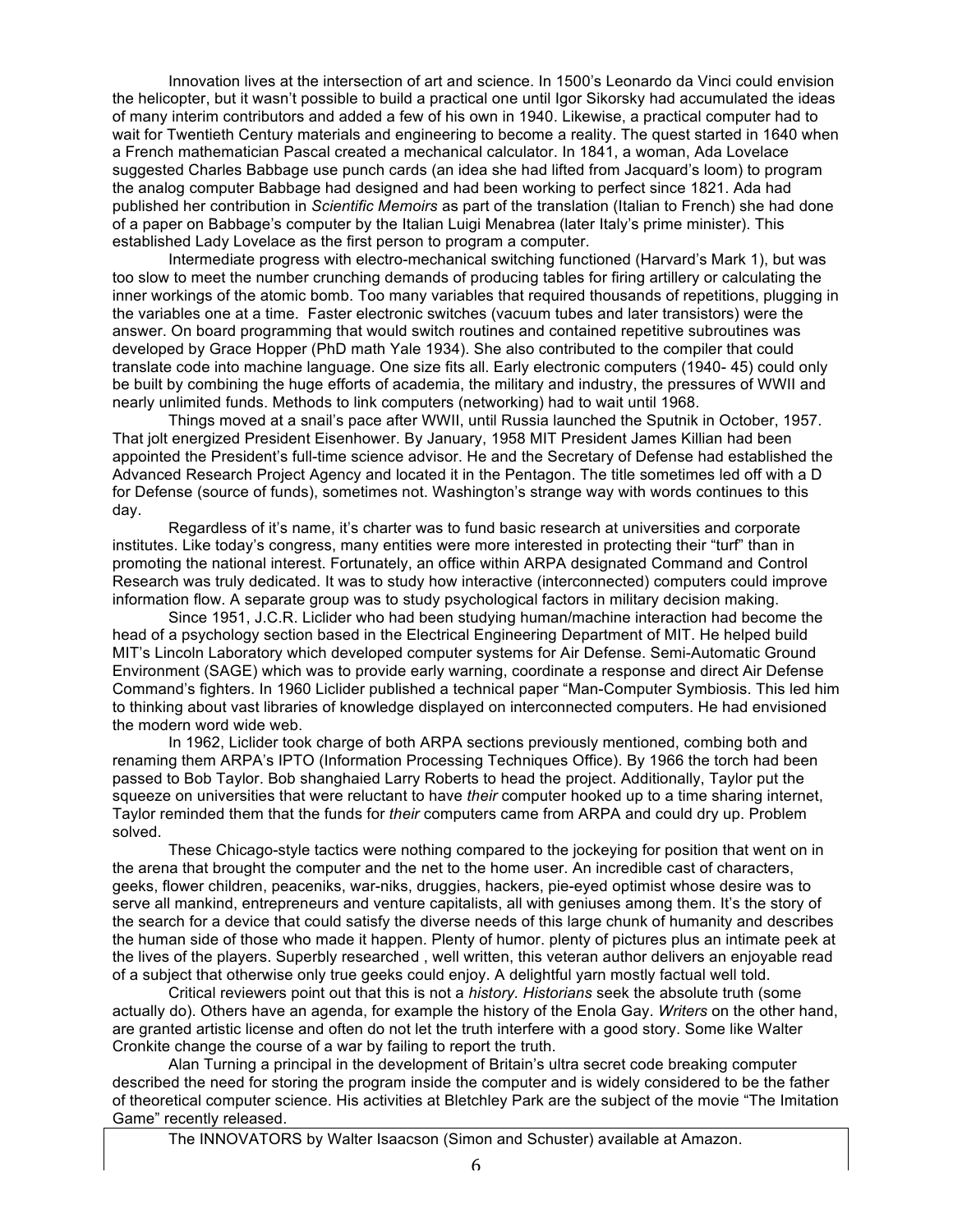# Bits and Obits

#### **James Richardson**

April 21, 1942 - January 9, 2015

James A Richardson (4505th CAMS), 72, passed away Friday, January 9, 2015 at the Heart of Georgia Hospice Inpatient Unit. He proudly served our country in the United States Air Force for 20 years, retiring as a SMSgt. He served in many stations across the nation throughout his career and was a Viet Nam veteran. He worked as a Program Manager in civil service at Robins Air Force Base for 22 years. Mr. Richardson enjoyed building Hot Rods in his spare time. Left to cherish the memories of Mr. Richardson are his loving and devoted wife of nearly 50 years, Dorothy Sharon Richardson of Kathleen; his children, ten grandchildren and six great-grandchildren.

#### **Donald Neil Hiemstra** (421st) passed peacefully on Thursday, January 22, 2015.



He was born in Kalamazoo, Michigan, and had resided in the Newport News area since 1971. He proudly retired from the US Air Force after 30 years of service at Langley Air Force Base as a Chief Master Sergeant in 1988. After losing his first wife of 46 years, Melva Pierce Hiemstra, he met and married his loving second wife of 9 years, Sarah Duke Hiemstra. During his years of military service, Don served as an aircraft mechanic, a flight engineer, and a training manager. During his maintenance and flying years, he traveled the world with his family, living in Texas, Maine, Japan, Hawaii, North Carolina, Philippines, Virginia, and Spain. During the four years his family was in the Philippines, he spent most of his time flying C-130s in Vietnam. Don earned the Distinguished Flying Cross, Meritorious Service Medal, Distinguished Presidential Unit Citation,

and Vietnam Service Medal with 8 Bronze Service Stars, and countless others. Since his retirement, he has remained an active member of the TAC Tankers Association.



We were notified by Lewis "Curly" Wright of the loss of **Jose Martinez** (431st), his friend and a Life Member of TacTankers. Jose passed away March 29th, 2013 in San Antonio TX. He is survived by Norma, his wife of 50 years along with two sons. He was a Retired Master Sergeant who had been a Refueling Operator at Biggs AFB. Jose was also a member of AFA, DAV, Knights of Columbus and an Alumni of St. Mary's College San Antonio.



 **Louis DeMarco** (421st), 81, died Wednesday, January 8, 2015.

Louis was born and raised in Hammonton, NJ and also served as the Mayor of Hammonton. He was a retired USAF officer who truly loved his country and his hometown. Louis had a love for life, politics and history. His motto was

 "It's not the amount of mistakes or the size of the mistake that counts. What counts is how well you recover. Press on." Louis is survived by his wife Belva, children and grandchildren.

**Conrad Richard Niemann** (622nd), age 75, beloved husband of 41 years to the late Isabelle Mary Niemann, died on Friday, Aug. 9, 2013, at his Sumter, South Carolina residence. Mr. Niemann was a retired Captain and decorated veteran with the United States Air Force who served in the Vietnam War. He received the Distinguished Flying Cross, Air Medal, and many other commendations throughout his 20 years of service.